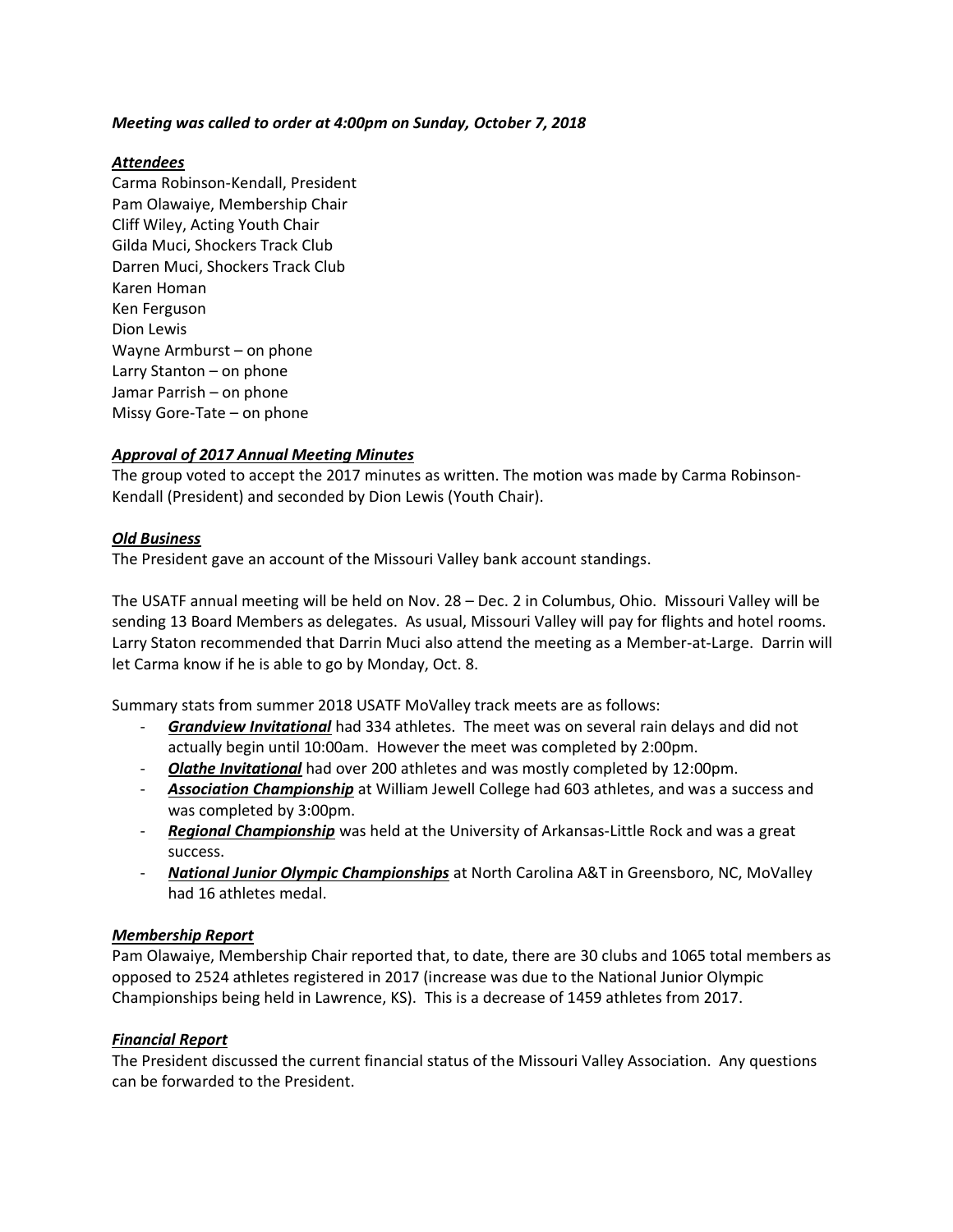# *Certified Officials Report*

In the absence of the Officials Chair, the President informed the group that we are currently working on getting new officials certified and improving the systems for getting more certified officials. She stated that Mike Armstrong, from the Arkansas Association, forwarded an overview of the new officials system. It was suggested that we make sure that the URL explaining the step by step instructions and requirements for certified officials are on the website.

The concern was raised that people are continuing to have problems receiving their badges. The organizations are still working with the National Office. However, the group was reminded to let others know that when registering as a Certified Official, one must first choose their shirt size on the registration screen before a badge will be issued. If officials continue to have problems receiving their badges, please contact directly: Carma Robinson-Kendall, President; Herb Mart – Officials Chair; or Racquel Adams – Certification Chair. Contact information is on the website.

# *New Business*

# **Youth Chair Report**

Dion Lewis presented his Youth Chair report to the group. He explained that the group is finalizing this year's schedule for meets from November – July 2019. The following meets are confirmed:

- Nov. 3 Cross Country Championship will be held at Johnson County Community College.
- Nov. 17 Association Cross Country Championship in Independence, Mo. MoValley will be bypassing the Regional meet. Therefore all athletes who compete in the Association Championship will automatically qualify for the Championship meet on Dec. 8 in Reno, NV.
- We are currently working on finalizing a youth and high school meet at Highland Community College. The youth will compete in the morning and the High School will compete in the afternoon. More details to come.
- Jamar Parrish, Pirates TC is looking to do a developmental meet sometime in April. More details to come.
- Grandview Invitational June 1
- Olathe Invitation al June 8
- Missouri Valley Association Championship June 15, Location TBD

The Board is currently looking at getting some Racewalks scheduled.

Dion will host additional meetings to give more detail and updates on the outdoor meet dates and locations.

It was suggested that the Board look into using the newly built track at Northwest Missouri State University in Maryville, Mo.

If anyone knows of a school that would be interested in hosting a Run, Jump, Throw event, let Dion know.

Dion reminded the group that he is putting out a quarterly newsletter to all members. The next newsletter will be in December. If you or you know someone else who is not getting the newletter, please let Dion know.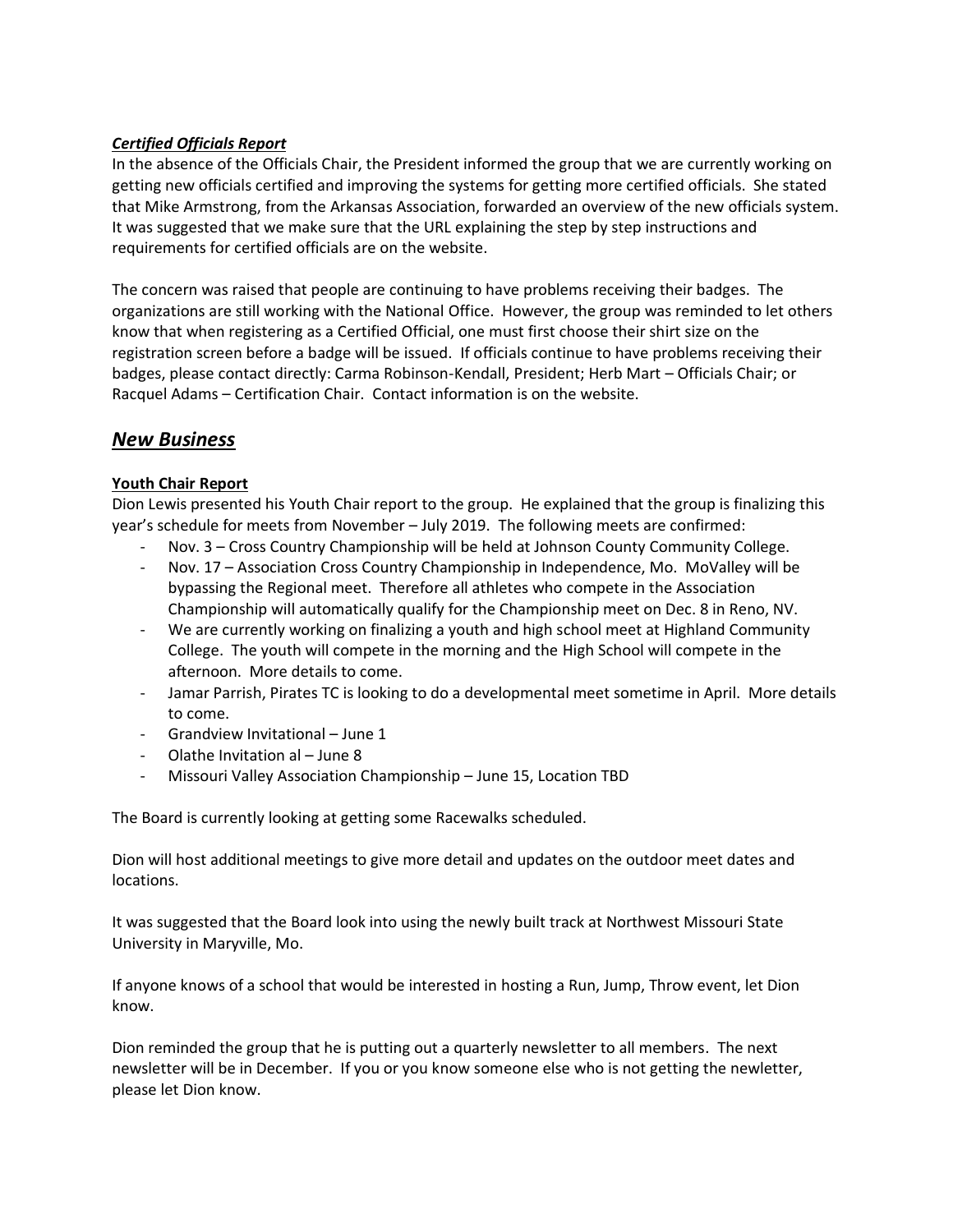Dion will be sending out the responses to questions that were collected prior to the meeting, by email.

It was suggested that along with the various meets held at the Colleges and Universities, MoValley should add informal college visits for the USATF athletes.

It was stated that  $6<sup>th</sup>$  grade students can start taking the ACT. There are various businesses that host practice ACT training classes. Some examples include, UMKC Saturday School and Urban League, but there are others around the city.

The following are open Board Member Chair positions for Missouri Valley. If you are anyone you know is interested in chairing any of these events, please let a Board Member know:

- Men T&F
- Women T&F
- Masters
- Long Distance
- Mountain Ultra Trail

There will be a **Border Challenge indoor meet** between Missouri Valley & OKC on January 12 at Pittsburgh State University in Pittsburgh, KS. The meet will be open to ages 8-18 years, Open and Masters Athletes. No USATF Membership is required. More information to come.

The **2019 Regional Championship** will be held by the Oklahoma Association in Catoosa, OK on July 4-7.

The **2019 USATF National Championship** will be held at Sacramento State University in Sacramento, CA during the week of July 22-28, 2019.

The **2019 International Youth Championship** will be held on July 12-14 at the PG County Learning & Fitness Center in Landover, MD. The Grandview Meet which will be held on Saturday, June 1 will be one of several qualifiers (others held in various other states) for the International Youth Championships.

Missouri Valley will be hosting the Indoor Regional Championship which will be a Master's and youth meet. On Friday, Feb. 1 & Sat. Feb.2. On Friday, all field events will be contested, and on Saturday, running events will take place. More info to come. Dion Lewis will contact the Visitors bureau for more hotel and rooming details.

Big River Running will again be hosting their series of 3 high school track meets in 2019. More info to come.

On Saturday, Oct. 20, the Shocker Track Club will be hosting their Halloween Throws pentathlon at Wichita State University. It will be Halloween themed and there will be prizes. The meeting will start at 8:30am.

The question was asked as to when the upgrade to the USATF website will be complete. It was explained that the website is managed by the National Office only.

A suggestion was made that MV lobby to upgrade the website to allow for online submittals of accident/incident reports that occur during practices etc. The board will take that under advisement.